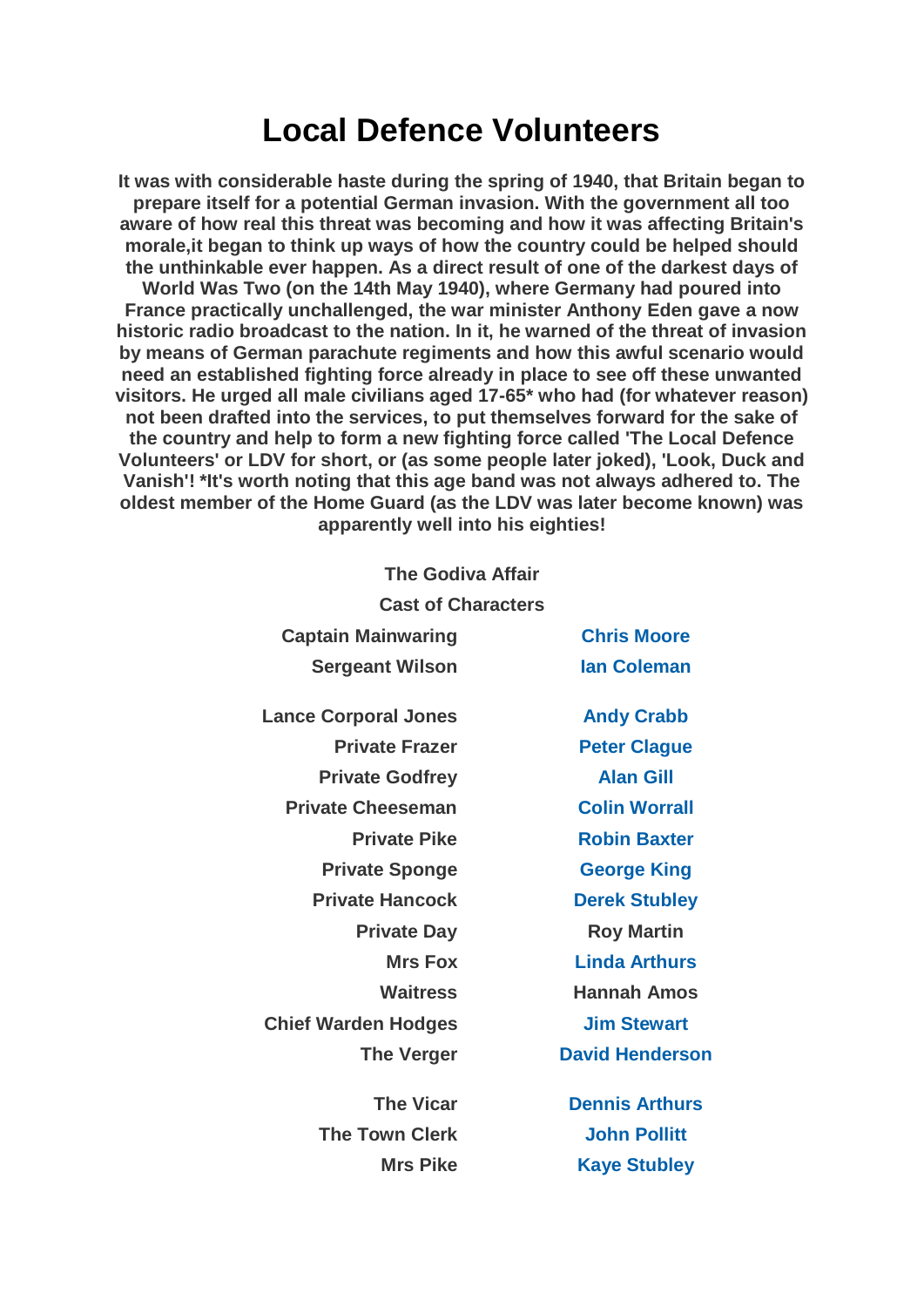**The Girls Hannah Amos Danielle Harwood Victoria Stewart Georgia Wright**

**The Action takes place in Walmington-on-Sea on the south coast of England Time - 1940**

| <b>Captain Mainwaring</b>   | <b>Chris Moore</b>                                         |
|-----------------------------|------------------------------------------------------------|
| <b>Sergeant Wilson</b>      | <b>Ian Coleman</b>                                         |
| <b>Lance Corporal Jones</b> | <b>Andy Crabb</b>                                          |
| <b>Private Frazer</b>       | <b>Peter Clague</b>                                        |
| <b>Private Walker</b>       | <b>Lee Walker</b>                                          |
| <b>Private Godfrey</b>      | <b>Alan Gill</b>                                           |
| <b>Private Pike</b>         | <b>Robin Baxter</b>                                        |
| <b>U-Boat Captain</b>       | <b>Jim Sissens</b>                                         |
| <b>Chief Warden Hodges</b>  | <b>Jim Stewart</b>                                         |
| Verger                      | <b>David Henderson</b>                                     |
| <b>Colonel</b>              | <b>John Pollitt</b>                                        |
| <b>Private Sponge</b>       | <b>George King</b>                                         |
| <b>Private Cheeseman</b>    | <b>Colin Worrall</b>                                       |
| <b>Private Hancock</b>      | <b>Derek Stubley</b>                                       |
| <b>Nazi Sailors</b>         | <b>Ben Davis Tom Francis Caryl</b><br>Patterson Joe Staton |

**The action takes place in the church hall and office at Walmingtonon-Sea on the south coast of England Time - 1940**

> **Director Candy Wright Assistant Stage Manager Dennis Arthurs**

**Stage Manager Sonia Crabb Set Construction John Pollitt Dave Henderson Robin Baxter Backstage Crew The `Boys' of `Dad's Army' Gunsmith Andy Crabb Props Sylvia Johnson Brenda Taylor**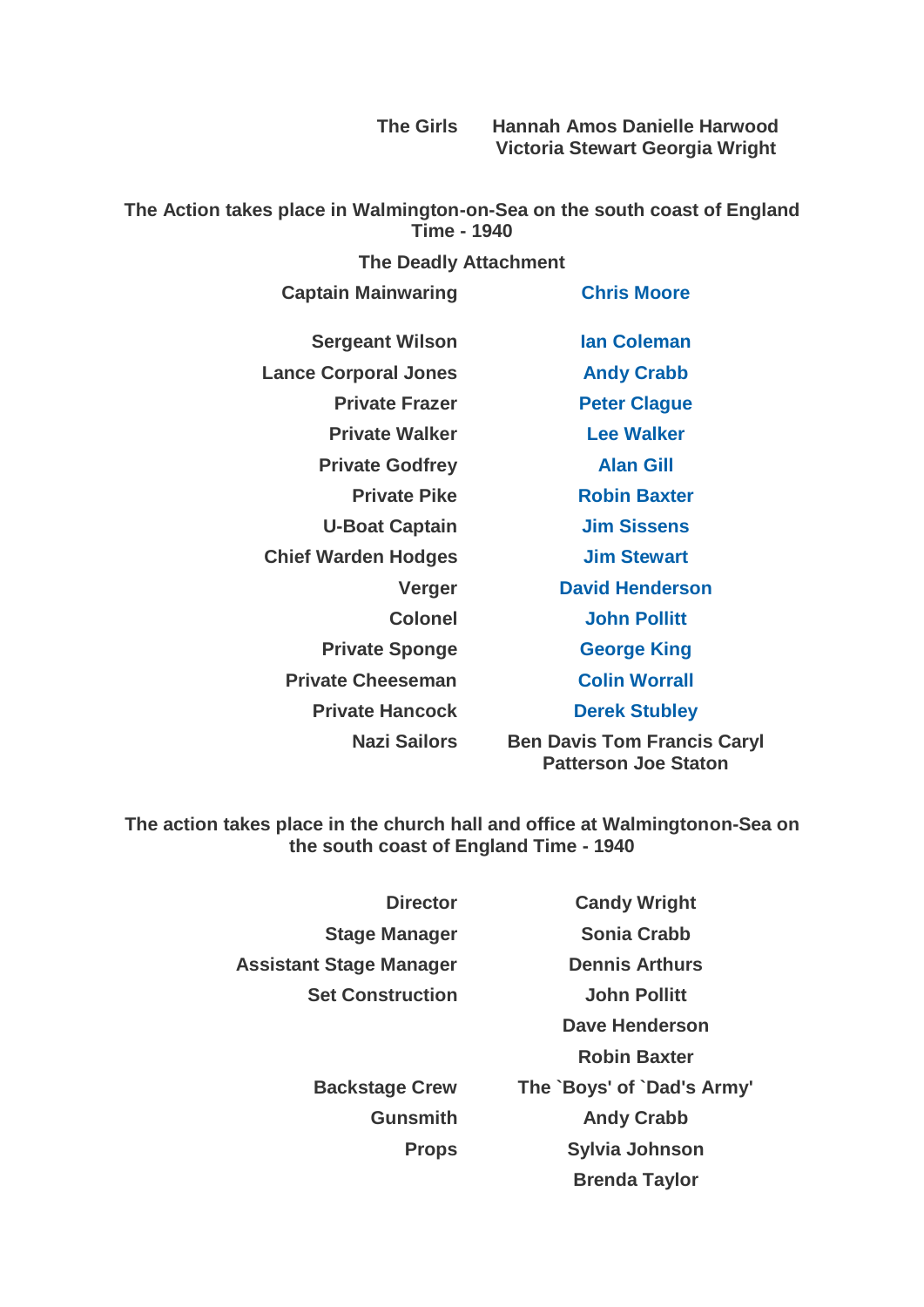| <b>Sound and Lighting</b>      | <b>Desmond Webb</b>                                                                                                                                                                             |
|--------------------------------|-------------------------------------------------------------------------------------------------------------------------------------------------------------------------------------------------|
| Music                          | <b>Roger Dean</b>                                                                                                                                                                               |
| <b>Choreographer</b>           | <b>June Booth</b>                                                                                                                                                                               |
| <b>Prompt</b>                  | <b>Freda Clague</b>                                                                                                                                                                             |
| <b>Front of House Manager</b>  | <b>Elaine Farrow</b>                                                                                                                                                                            |
| <b>Front of House Staff</b>    | <b>Stephanie Herrod, Dawn &amp; Stuart</b><br>Barton, Anne & Derek Martyr, Sandra<br>Williams, Ann Hosking, Bill & Lyn<br>Parsons, Hazel Worrall, Jan Walker,<br><b>Mary King, Helen Baxter</b> |
| Wardrobe                       | Jan Walker, Hazel Worrall, Elaine<br><b>Farrow, Kaye Stubley</b>                                                                                                                                |
|                                | <b>David Williams</b>                                                                                                                                                                           |
| <b>Box Office Ticket Sales</b> | <b>Shirley Barrett</b>                                                                                                                                                                          |
| <b>Publicity</b>               | <b>Candy Wright</b>                                                                                                                                                                             |
| Programme                      | <b>Elaine Farrow</b>                                                                                                                                                                            |

**Chris Moore -'Capt. Mainwaring'**



**Chris and his wife Pat moved to Spain 6 years ago after having served 30 years with the fire service. He was last seen on stage at the ripe old age of 14 whilst still at school. Due to unforeseen circumstances, he was `thrown into the deep end' to play Captain Mainwaring just three and a half weeks ago! They are constantly seeking new hobbies, but Chris says there are not enough days in the week in which to pursue them! Welcome to Careline Chris.**

**Ian Coleman -Sgt. Wilson'**



**After playing a very convincing Rene in 'Allo 'Allo and the evil squire in Red Riding Hood it's now a complete change of character to play Sgt Wilson. There's plenty of variety and never a dull moment with Careline!! Ian has been a member of the theatre group for 3 yrs and he also plays**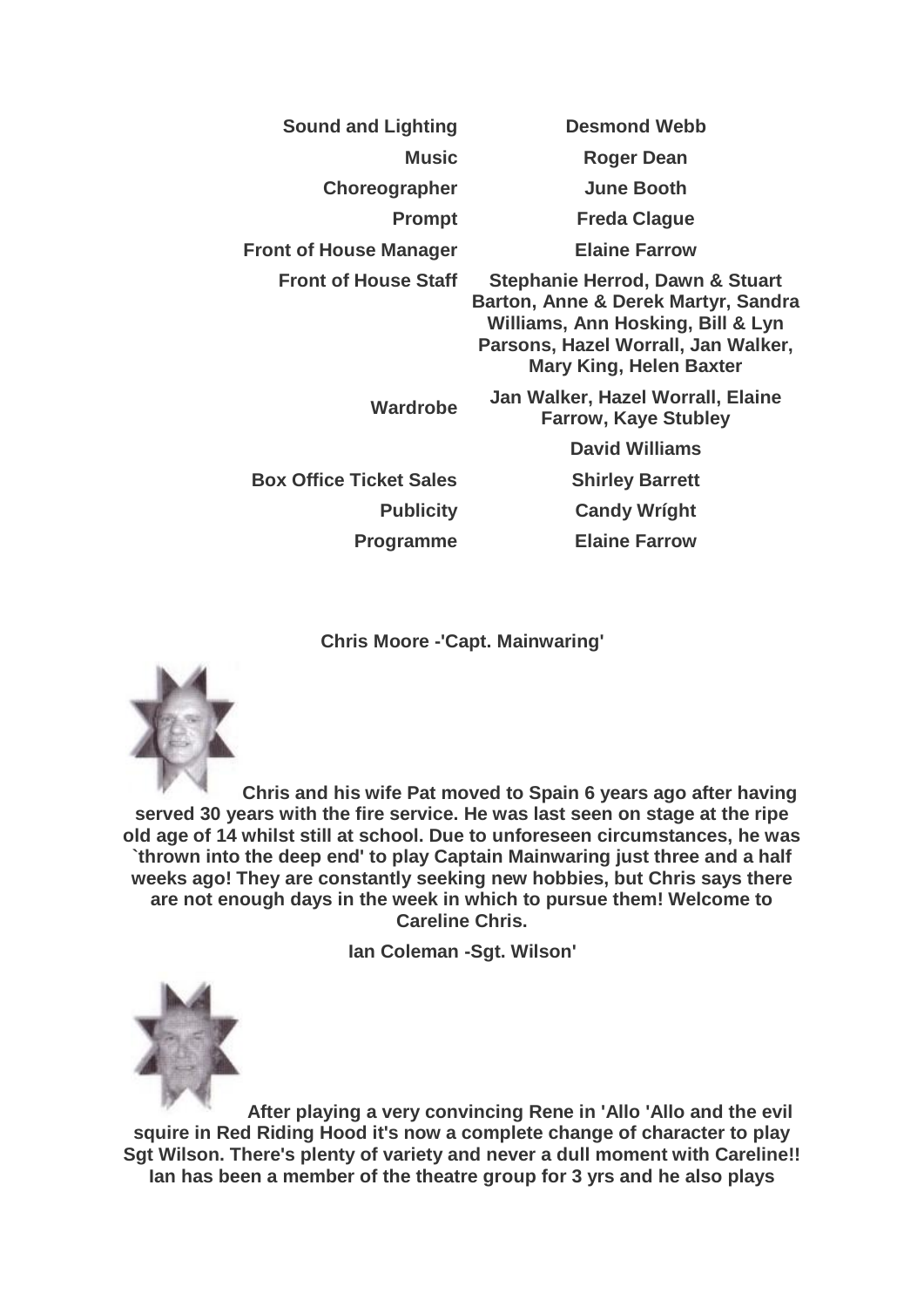**drums with " The Hornets" and enjoys being in front of live audiences. Previous experience on stage was at school playing Shakespeare and light comedy.**

**Andy Crabb -'Corporal Jones'**



**Andy says he has inflicted himself on audiences in Zimbabwe, Malawi and Spain, and has no pretentions about being an actor, but prides himself on being able to make theatre props out of material largely gathered from the local tip! We say Andy is a invaluable member of Careline Theatre on and off stage!**

**Peter Clague - `Pte. Frazer'**



**Peter has been involved with many aspects of theatre, including Panto, Cabaret, Light opera as well as all three performances with `Viva La Opera' He has performed with Costa Barber Singers, The Harlequins, Theatre Express, Stage Door and the Javea Players. Peter has been with Careline since its inception, and played `Buttons' in our very first Panto over 11 years ago. He has played many roles since, and long may it continue!**

**Alan Gill -'Pte Godfrey'**



**After serving thirty years in the Air Traffic Control branch of the RAF followed by ten years as supervisor in the Terminal Control Centre at Eurotunnel, Alan took early retirement and moved to Spain six years ago with his wife Ann. His appearance in Dad's Army is his first time on stage since he was in a couple of productions at school in the 50's. This is his very first performance with Careline, playing the wonderful Pte. Godfrey, and, after the reviews, it certainly won't be his last!**

**Robin Baxter - `Pte Pike'**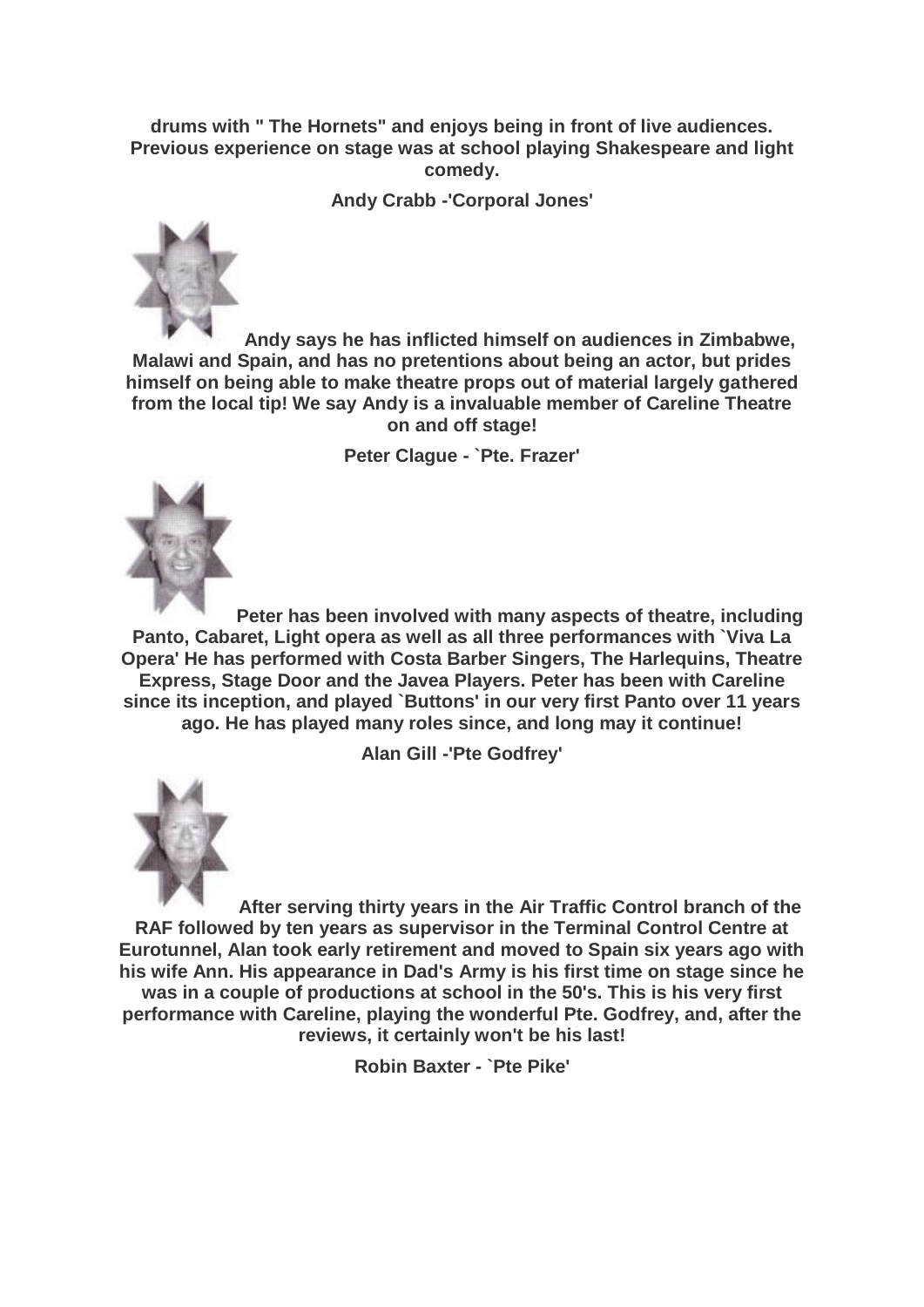

**Robin moved to Spain in 2002 and soon became involved with Careline Theatre, working mostly back-stage and front-of-house. Before "Pike" his only appearances on-stage were the faded super-star in the comedy sketch "Groupies" for the Careline Club Night (March 2005) and a Roman Soldier in `Nails For The Carpenter' (Easter 2007 and 2008). Robin lives in Alcalali with his wife Helen and their four cats.**

**Lee Davis - `Pte Walker'**



**Lee is making his acting debut with Careline Theatre not before time!} having been a successful actor in the UK, playing roles too numerous to mention. Lee teaches drama at The Lady Elizabeth school & runs our Careline Kid's, he is also an active member of our Committee. Lee moved to Spain five years ago with his wife Marcella and their two boys. He says he still prefers his previous job - being an `out of work' actor!**

**Jim Sissens - 'U-Boat Captain'**



**Jim brings a wealth of experience as an amateur performer and Director in the UK. His most prestigious roles have been Kipps in `Half a Sixpence' Billis in South Pacific and Fagin in `Oliver' as well, as numerous other supporting roles. He joined Careline six years ago and played the Dame in our production of Mother Goose. As well as performing on stage Jim has experience in nearly every aspect of Amateur Theatre. However, his first love is in Directing and this year saw his debut as Director with Careline in our very successful Panto `Red Riding Hood'**

**Colin Worrall - `Cheeseman'**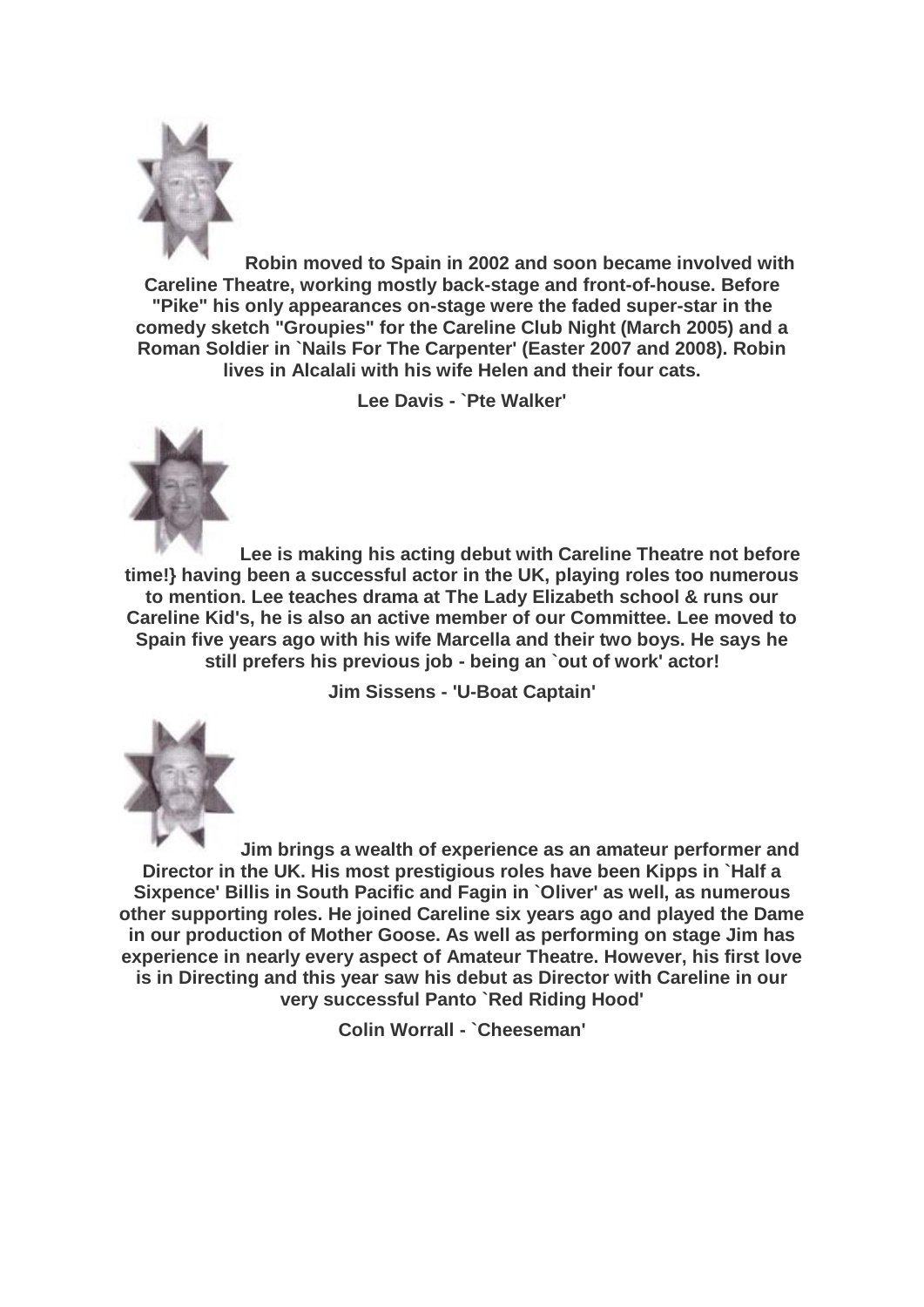

**Colin retired to Spain 20 years ago with his wife Hazel, and have both spent 1() years with Careline Theatre.. He has been very active both on stage (6 pantomimes including "Wishy Washy" in Aladdin) also numerous plays at Fontilles and Alcalali, he also enjoys working back-stage and front of house. He retired from acting two years ago but couldn't resist the chance to perform in "Dads Army" which he is enjoying immensely.**

**John Pollitt - 'The Colonel' & 'Town Clerk'**



**John has been with Careline for over five years and during that time has built lots of sets- including this one, and our lovely bar. John last appeared on stage over 50 years ago in a Shakespearean play at school. He complains he was drafted into `Dad's Army' at gunpoint. A likely story John!**

**George King - 'Pte Sponge'**



**George and his wife Mary moved to Spain over six years ago from East Sussex. His experience with Careline. has hitherto involved set building, backstage, and front of house and also cuts a mean lemon at the bar! This is his first acting experience on stage in a role that was landed following a "slip of the tongue" to the Director! Welcome to the Careline stage George!**

**Dennis Arthurs - 'The Vicar'**



**After successfully directing our last play Farndale's `A Christmas Carol' Dennis is now back at what he enjoys most, acting. From the ridiculous (Dame in the last two Careline Pantos) to the sublime (the**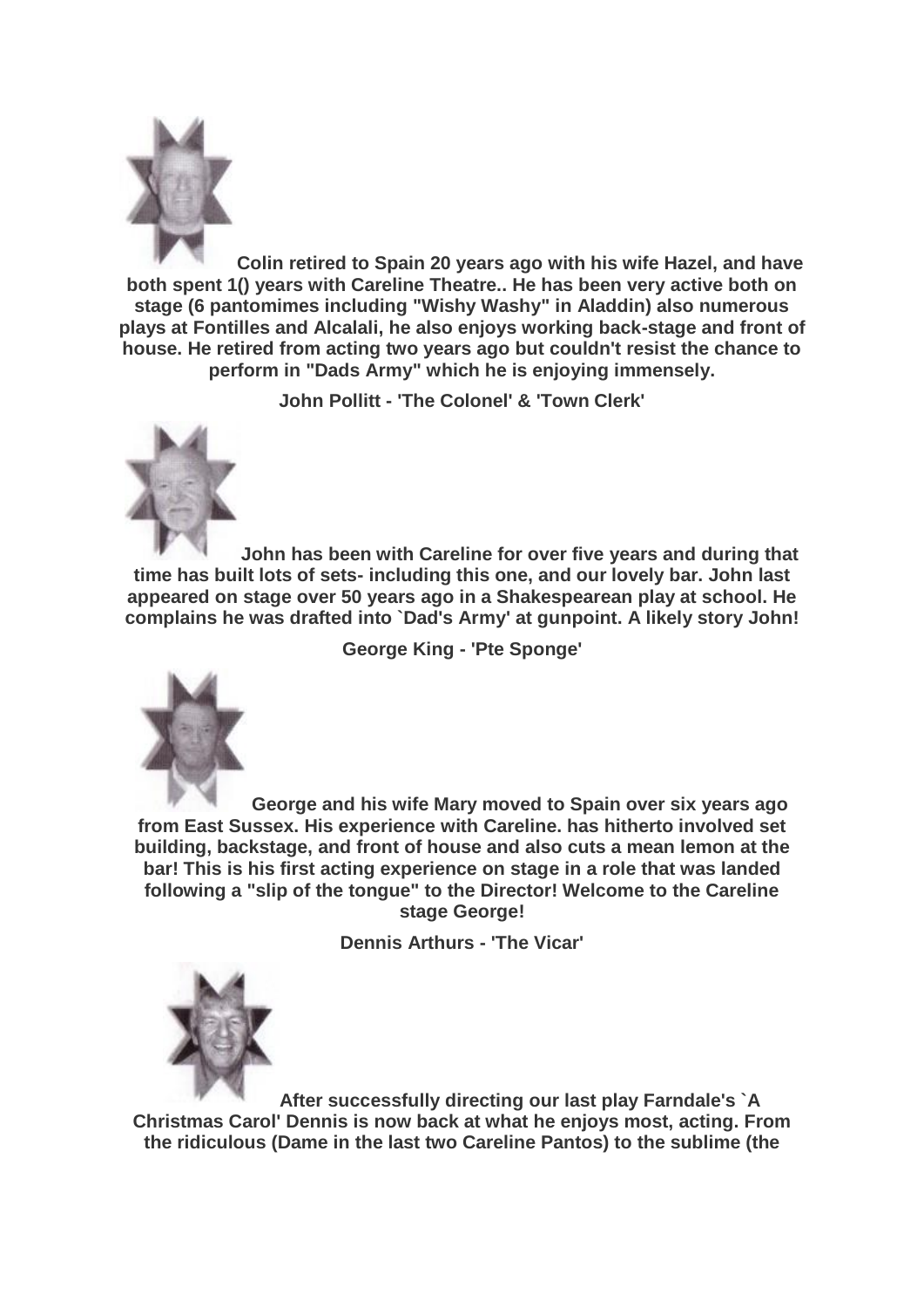**Vicar), Dennis is praying for inspiration so as to carry off this serious role in the midst of this comedy par excellence. Oh yes he will!**

**David Walker Henderson - 'The Verger'**



**Dave has lived in Spain for 6 years with his partner Jan. He is usually seen helping out backstage, but was asked to play `The armless man' in our very successful Club Night 'Allo 'Allo last May, to which he reluctantly agreed. When he knew we were staging `Dad's Army' he jumped at the chance of a part and landed the role as `The Verger'. He is now hooked watch this space!**

**Jim Stewart - `Hodges'**



**Jim is a partner in `Trotter Bruvers' and has lived in Spain for four years. He is married with three daughters, Emma, Victoria - who was our Red Riding Hood, and Charlotte. This is his first time on stage since childhood. He had a very short career as a stand-up comedian, and he says when you see him, you'll understand why! He was born in Liverpool so says check your car when you leave the theatre!**

**Linda Arthurs - 'Mrs. Fox'**



**After being a Felicity (twice), Fred and a Fairy, Linda is delighted to be tackling another character whose name begins with 'F'. For those of a nervous disposition, and who might be wondering, no, she will not appear dressed solely in 'fleshings' and a long wig so you can uncover your eyes in safety. For the information of any potential 'gentleman friends', she has vacancies on Thursdays and Sundays!**

**Kaye Stubley - 'Mrs. Pike'**